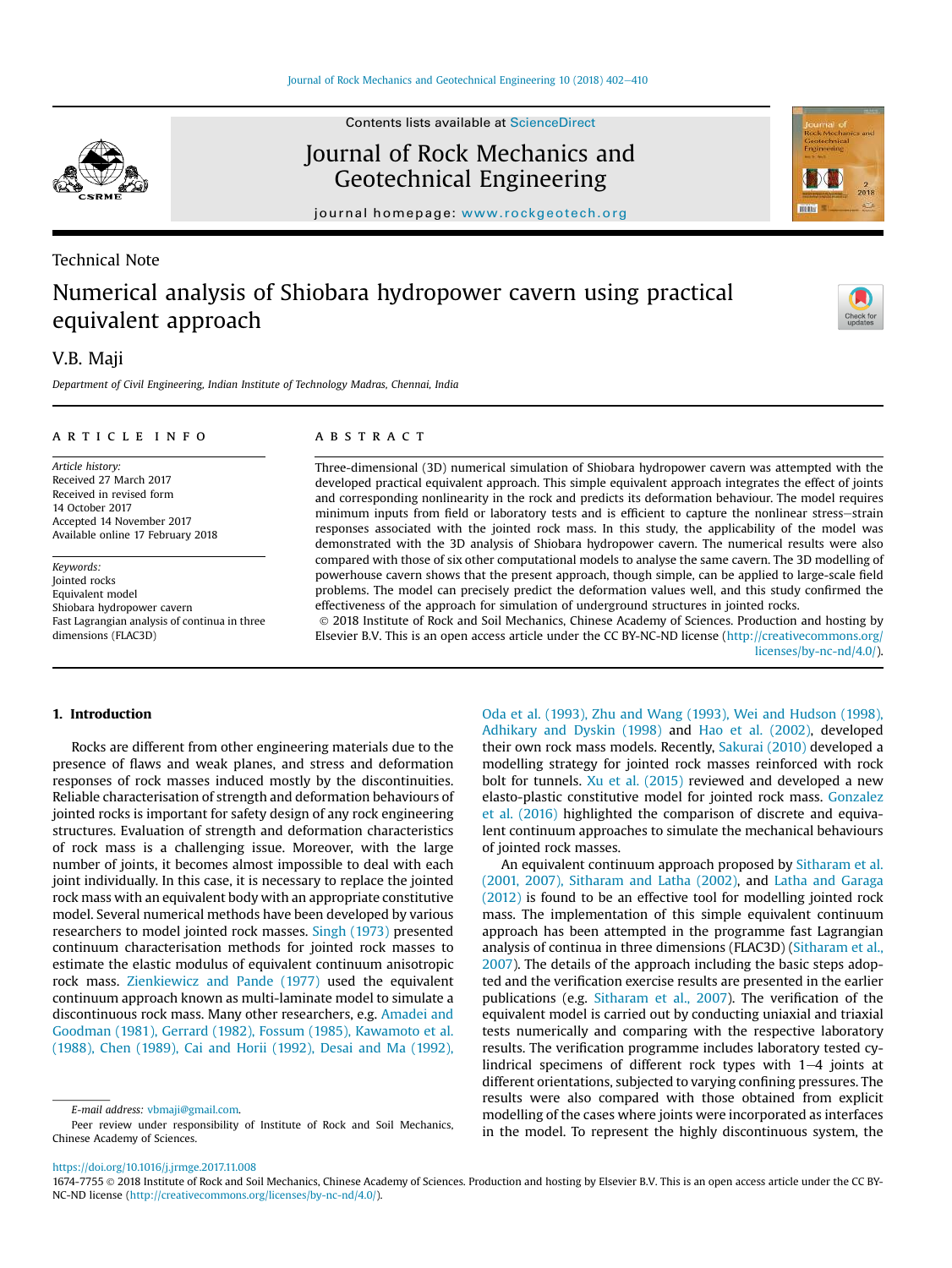laboratory investigation on block jointed specimens of gypsum plaster (Brown and Trollope, 1970) is numerically modelled. The applicability of the model is demonstrated by modelling and analysing Shiobara hydropower cavern project using the code FLAC3D.

### 2. Description of the model

The model is proposed based on the relationships that are simple and easy to be derived on the basis of a large number of laboratory tests on jointed rock masses. The material properties are expressed with joint factor (*J*f) (Ramamurthy, 1993) and the properties of the intact rock. The elastic modulus ratio (*E*r) for the rock mass, which is defined as the ratio of elastic modulus of the jointed rock  $(E_j)$  to that of the intact rock  $(E_i)$ , can be calculated using the following exponential function of joint factor (*J*f):

$$
E_{\rm r} = \frac{E_{\rm j}(\sigma_3 = 0)}{E_{\rm i}(\sigma_3 = 0)} = \exp\left(-1.15 \times 10^{-2} J_{\rm f}\right) \tag{1}
$$

The compressive strength ratio  $\sigma_{cr}$ , defined as the ratio of the uniaxial compressive strength (UCS) of the jointed rock ( $\sigma_{ci}$ ) to that of the intact rock ( $\sigma_{ci}$ ), is written as

$$
\sigma_{\rm cr} = \sigma_{\rm cj}/\sigma_{\rm ci} = \exp(-0.008f_{\rm f}) \tag{2}
$$

The rock mass modulus in the unconfined state is related to the confined state by the following expression (Ramamurthy, 1993):

$$
E_{j}(\sigma_{3}) = \frac{E_{j}(\sigma_{3} = 0)}{1 - \exp[-0.1(\sigma_{cj}/\sigma_{3})]}
$$
(3)

The stress-strain behaviour was represented by a confining pressure-dependent hyperbolic relation by Duncan and Chang (1970). The hyperbolic model expression for instantaneous slope of the stress-strain curve, i.e. the tangent modulus  $E_t$ , is given as follows:

$$
E_{\rm t} = \left[1 - \frac{R_{\rm f}(1-\sin\phi)(\sigma_1-\sigma_3)}{2c\cos\phi + 2\sigma_3\sin\phi}\right]^2 K P_{\rm a} \left(\frac{\sigma_3}{P_{\rm a}}\right)^n \tag{4}
$$

where *K* is the modulus number, *n* is the modulus exponent, *c* is the cohesion,  $\phi$  is the angle of internal friction, and  $R_{\rm f}$  is the failure ratio.

The approach has been incorporated in the form of material nonlinearity with incremental method in the explicit finite difference code FLAC3D (Sitharam et al., 2007). The FISH functions were written to incorporate the joint factor model along with the Duncan and Chang (1970)'s nonlinear hyperbolic relation that calculates nonlinear elastic moduli as a function of confining pressure. The nonlinearity of the material behaviour was efficiently captured in the numerical model using failure ratio  $(R_f)$  (Fig. 1). In the analysis,  $R_f$  values were chosen as per the nonlinearity in the stress-strain behaviour. With increasing confining pressure, the effect of jointing nullifies and the stress-strain curve is expected to become relatively linear. If the confining pressure is kept constant or varies in a small range, error due to the constant  $R_f$  can be minimised. Influence of confining pressure on the stress-strain behaviour while keeping  $R_f$  constant is shown in Fig. 2. The nonlinear stressstrain behaviours captured using FLAC3D and axi-symmetric FLAC for a jointed rock mass are shown in Fig. 3 (Itasca, 1999, 2001).

#### 3. Model verification using FLAC3D

A systematic verification of the equivalent continuum model is attempted by conducting numerical triaxial tests, and comparing with the respective laboratory experiments (Sitharam et al., 2007).



Fig. 1. Dependency of nonlinearity in the stress-strain behaviour on the failure ratio (*R*f).



Fig. 2. Influence of confining stress on the stress-strain behaviour.



Fig. 3. Stress-strain curves obtained from numerical tests with those from FLAC3D and axi-symmetric FLAC.

Numerical tests on jointed rocks with  $1-4$  joints in different orientations, subjected to varying confining pressures, were carried out. The results were compared with those obtained from laboratory experiments and also the explicit model. To represent highly discontinuous system, laboratory tests on block jointed specimens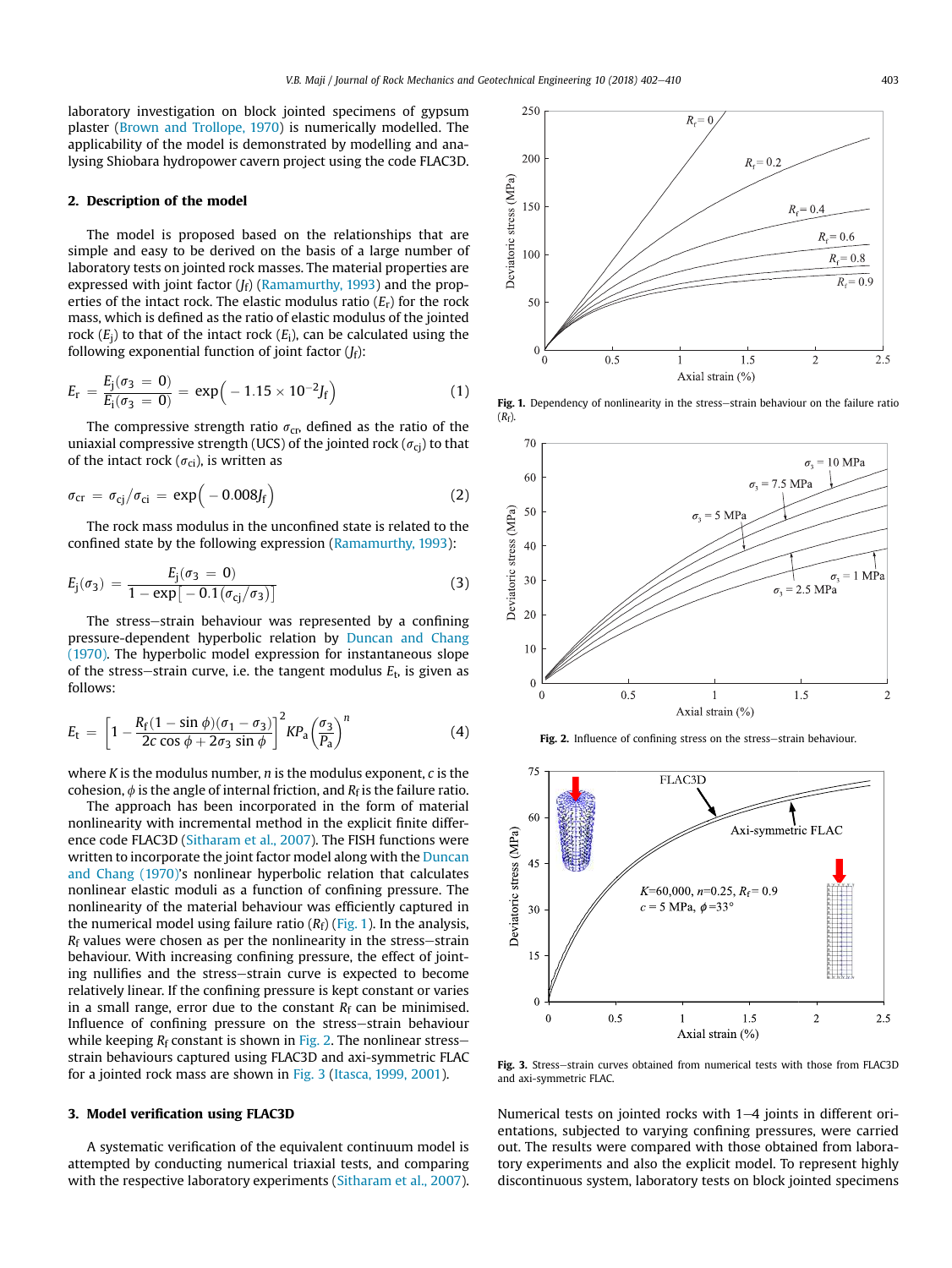of gypsum plaster (Brown and Trollope, 1970) were modelled numerically (Sitharam et al., 2007) (Fig. 4). Intact rock properties of Jamrani sandstone are given in Table 1. Fig. 5 shows the deviatoric stress ratio versus joint inclination at two different confining pressures. It can be seen that the failure stress is the lowest when the joint inclination  $\beta$  ranges between 30 $^{\circ}$  and 40 $^{\circ}$ , and it increases with the confining pressure. It is understood that the failure stress of the rock mass is influenced by the joint orientation and confining pressure. The rock specimen has the highest strength when  $\beta$  is close to 0 $^{\circ}$  and 90 $^{\circ}$ , and the least strength when  $\beta$  is around 30 $^{\circ}$ (Maji and Sitharam, 2012).

Explicit modelling of jointed rock specimens have also been carried out to know the efficiency of the equivalent model (Sitharam et al., 2007). Modelling has been conducted on single jointed specimens of Agra and Jamrani sandstones with inclinations of 45 $^{\circ}$  and 60 $^{\circ}$  at confining pressures of 1 MPa, 2.5 MPa and 5 MPa. Multiple jointed rock specimens of Jamrani sandstone having 1, 2, 3 and 4 joints with  $\beta = 70^{\circ}$  and 90° were also selected. The results of the explicit modelling with FLAC3D have been plotted with the actual experimental results together with the equivalent modelling results. Joint frequency (*J*n) was found to have a significant influence on the strength and deformation behaviours of rocks; with increasing joint frequency, there is always a reduction in peak axial stress. Fig. 6 shows the variation of compressive strength ratio  $\sigma_{cr}$  with the joint frequency  $(J_n)$  for Jamrani sandstone with 90° joint inclination. The numerical results from FLAC3D were found to have close agreement with the actual experimental results. It is observed that the strength is reduced with increasing joint frequency, but the rate and the magnitude of reduction are larger than those for the cases where the joint inclination with respect to the major principal stress direction is close to  $30^{\circ} - 50^{\circ}$ . The strength increase with increasing confining pressure was also clearly observed.



Fig. 4. Comparison of equivalent continuum modelling results with those from experiments (Brown and Trollope, 1970) for  $60^{\circ}/30^{\circ}$  block jointed specimens at four different confining pressures (Sitharam et al., 2007).

#### Table 1

Properties of intact rocks used for the numerical modelling.

| Intact rock                                            | Mass<br>density<br>(kN/m <sup>3</sup> ) | UCS |        | Modulus Modulus Cohesion Angle of<br>(MPa) number, exponent, (MPa)<br>n |     | internal<br>friction $(°)$ |
|--------------------------------------------------------|-----------------------------------------|-----|--------|-------------------------------------------------------------------------|-----|----------------------------|
| Jamrani sandstone 22.5<br>(Arora, 1987)                |                                         | 70  | 45.000 | 0.115                                                                   | 4.5 | 44                         |
| Gypsum plaster<br>(Brown and<br><b>Trollope, 1970)</b> | 15.68                                   | 21  | 9000   | 05                                                                      | 14  | 30                         |



Fig. 5. Variation of deviatoric stress ratio with joint inclination for Jamrani sandstone with a single joint.

#### 4. Case study of Shiobara hydropower cavern

#### *4.1. Shiobara hydropower cavern*

The applicability of the model to field problems is demonstrated by undertaking numerical modelling of a powerhouse cavern using FLAC3D. The Shiobara hydropower cavern located at Tochigi prefecture about 130 km north of Tokyo, Japan is considered as a case study. The project has a large cavern for the pumped storage power station with a maximum output of 900 MW (300 MW  $\times$  3 units). The cavern has a width of 28 m, a height of 51 m, a length of 161 m, and an excavation volume of more than  $190,000 \text{ m}^3$ . An outline of the cavern is shown in Fig. 7 with transformer house and service tunnels and also the locations of displacement transducers. The rock surrounding the powerhouse is mainly rhyolite with platy and columnar joints. Joint sets having their strikes parallel to the cavern axis are considered to be dominant joint sets. The dip angles of the dominant joint sets are found to be  $30^{\circ}/60^{\circ}$  to the left and  $60^{\circ}$  to the right. The average spacing of the joints has been reported to be  $0.3-1$  m, with average values of 0.3 m for the joint set whose dip is  $60^{\circ}$  to the right and 1 m for the joint sets with dips of 30 $^{\circ}$  and 60 $^{\circ}$  to the left (Yoshida and Horii, 2004). Additional details on the project and the geology may be found in Yoshida and Horii (1998, 2004). The elastic modulus of rock mass is 2900-5100 MPa, the cohesion is 1.02 MPa, and the angle of internal friction is around  $43^\circ$ . The axial compressive strength is found to be  $58.8-137.2$  MPa, with an average value of 83.3 MPa. The cavern is at a depth of 200 m and the three principal stresses are 5 MPa, 3.9 MPa and 2.8 MPa, respectively. The details on the properties are listed in Table 2. The hyperbolic model properties are derived using numerical triaxial testing and fitting curve to elasto-plastic solution using trials.

#### *4.2. Analysis procedure*

The equivalent approach is used for three-dimensional (3D) stress and deformation analyses of the powerhouse cavern with simulation of staged excavation. The modelling results were compared with the instrumented data and also with the results of six other computation models (Horii et al., 1999) that were used to analyse the cavern. The 3D finite difference mesh of the caverns is shown in Fig. 8. Fig. 9 shows the FLAC3D mesh for the caverns with boundaries. The total numbers of the zones considered and the grid points (nodes) are 13,060 and 13,944, respectively, of which 3507 grid points and 2880 zones represent the tunnels (portion to be excavated, Fig. 8). The total volume considered for the simulation is 240 m  $\times$  200 m  $\times$  161 m with four different types of 3D elements,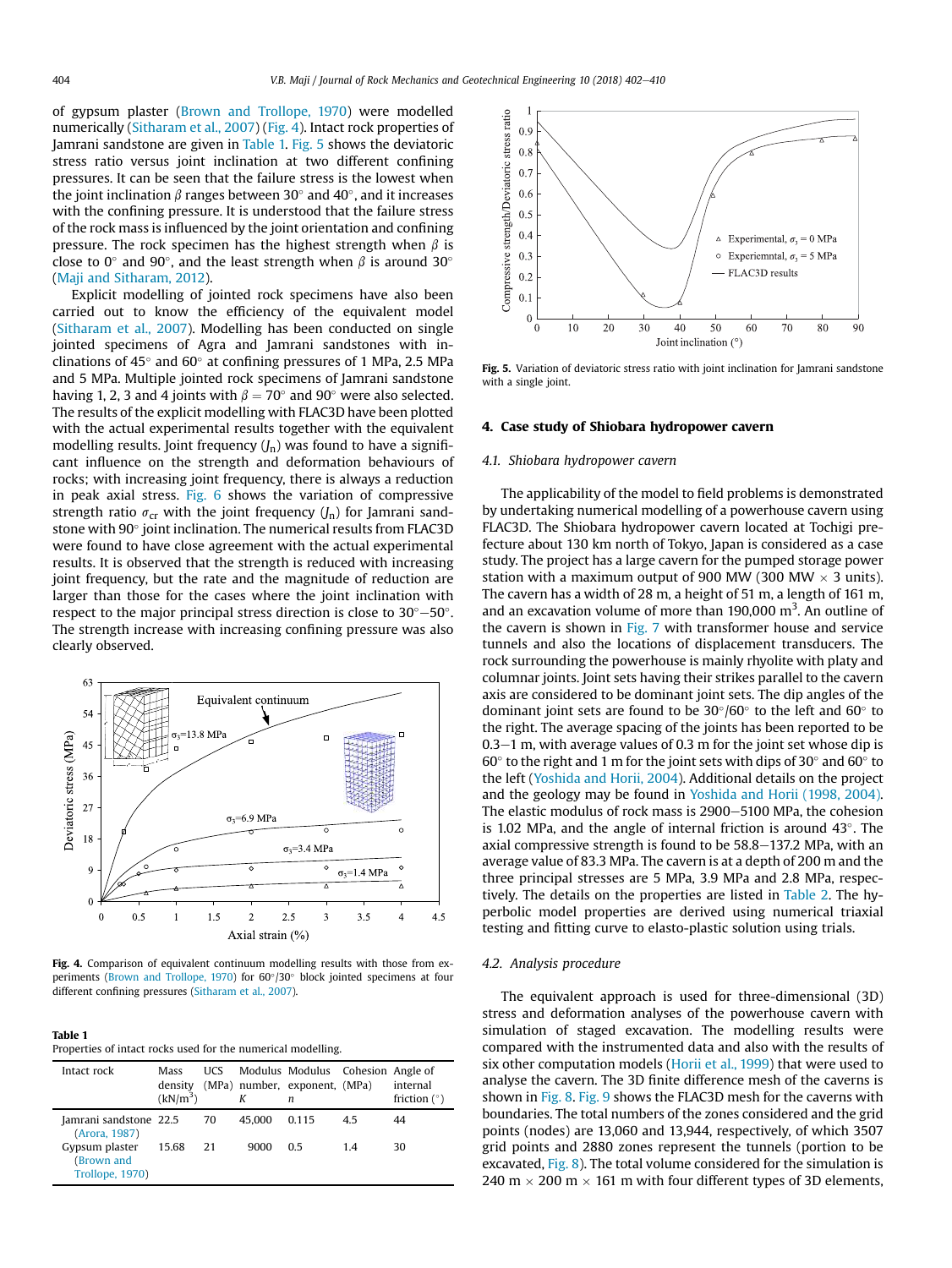

Fig. 6. Variation of compressive strength ratio ( $\sigma_{cr}$ ) with joint frequency (*J*<sub>n</sub>) for Jamrani sandstone having  $90^{\circ}$  joint inclination.



Fig. 7. Outline of the cavern and locations of multi-point borehole extensometer for the cavern of Shiobara hydropower station.

#### Table 2

Properties used for the rock of Shiobara hydropower cavern.

| Modulus     | <b>Modulus</b> | Cohesion | Poisson's | Angle of internal |
|-------------|----------------|----------|-----------|-------------------|
| number. $K$ | exponent, $n$  | (MPa)    | ratio     | friction $(°)$    |
| 36.000      | 0.23           | 1.02     | 0.26      | 43                |

namely brick, cylinder, rad-cylinder (radially graded mesh around cylindrical-shaped tunnel) and cshell (cylinder shell mesh) (Itasca, 2001). As shown in Fig. 9, only 86 m overburden is modelled and the rest 114 m overburden is taken into consideration by applying equivalent amount of pressure at the top to save computational time and effort. As the deformation induced by an advancing tunnel is a 3D problem, the excavation steps are attempted to be simulated in the numerical analysis. The displacements at the extensometer locations are recorded and compared with those measured by the multi-point borehole extensometer (MPBX). The cavern is excavated in five segments, about 32 m in the length of excavation per segment. Each segment is excavated in six stages in top-down excavation schemes (Fig. 10). The variation of displacements with different stages of excavation is obtained from numerical analysis by solving equilibrium after each excavation stage. As the surrounding rocks around the cavern are jointed, this reduces the stiffness of the rock mass, leading to excessive settlements due to the excavations. This study attempts to capture the behaviour and settlements numerically and presents the corresponding results.



Fig. 8. FLAC3D model of Shiobara powerhouse cavern: underground openings.



Fig. 9. FLAC3D mesh of Shiobara hydropower cavern with complete boundaries.

#### *4.3. Analysis results*

The equivalent model implemented in the commercial finite difference code FLAC3D is used for the simulation of the cavern. MPBX data are available at several locations along different measurement lines BI10 to BI19 (Fig. 7) around the cavern. Six point extensometers are fixed at depths of 1.5 m, 3 m, 5 m, 10 m, 15 m and 20 m. Initial stresses representing the in situ stresses around the power station cavern are applied and the displacements around the outer boundary are fixed. The hyperbolic properties of cavern rock are provided in Table 2. The cavern along with the surrounding rock has been analysed after the completion of each stage of excavation using the null model available in FLAC3D (Fig. 10). Each stage of excavation is divided into six sub-stages. The displacements measured along all the measurement lines are available in different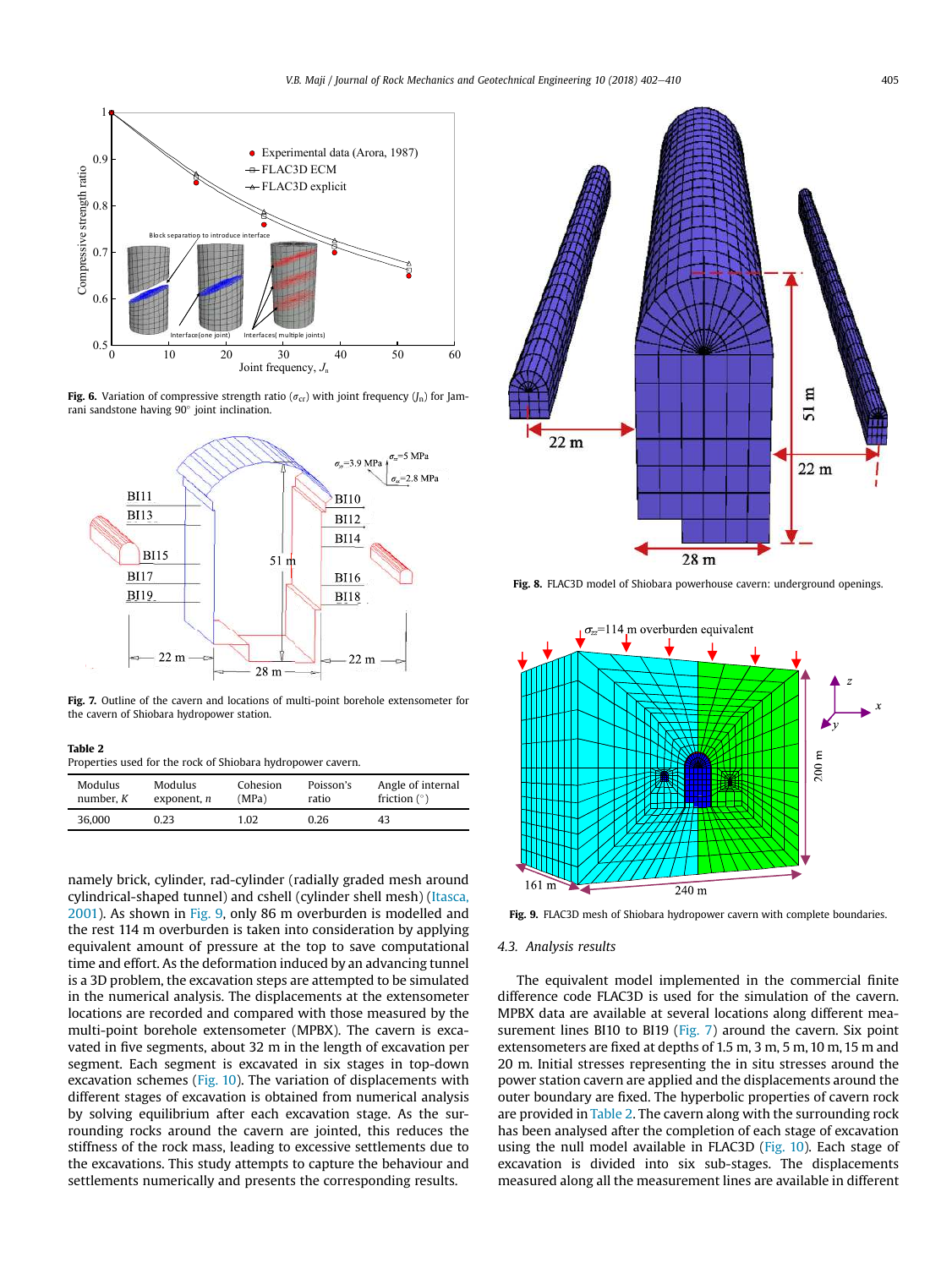

Fig. 10. Complete excavation scheme using null model available in FLAC3D.

stages of excavation of the cavern (Horii et al., 1999). It was observed that the critical joint set significantly influences the behaviour of the cavern and varies with the location under consideration, resulting in asymmetry in deformations. The dip angles of the dominant joint sets are found to be 30 $^{\circ}$  and 60 $^{\circ}$  to the left and  $60^\circ$  to the right. It is to be mentioned that the joint set I, which has smaller spacing, is critical for the right side of the cavern; as for the left side, the joint set III with an inclination angle of  $30^{\circ}$  is critical. Thus, considering only one set of joints cannot capture the asymmetry in deformations. In the present study, the influence of two different joint sets are simulated by considering a joint factor  $(J_f)$  value of 41 for the right portion of the cavern and a  $J_f$  value of 111 for the left portion. This variation of  $J_{\mathrm{f}}$  in two different sides of the cavern is incorporated in the model using FISH function. The displacements at corresponding MPBX locations after the final stage of excavation along the measurement lines BI10, BI11, BI16 and BI17 were recorded. The numerical displacements are compared with the actually measured values, as shown in Fig. 11. It is observed from the results that the predicted values of displacements are generally larger than the measured values, which may be attributed to the use of support system in the field.

#### *4.4. Analysis with support system*

The support system of the cavern consists of pre-stressed (PS) anchors, rock bolts, arch concrete and shotcrete. In the present study, to reduce excessive settlements, two types of support systems, namely shotcrete and concrete lining, were adopted. The shotcrete was modelled with liner-shell structural elements while the concrete lining was modelled with zones that are assigned properties representing the lining material. The lining material replaces the rock mass after the corresponding stage of excavation. The lining components are modelled as elastic materials with elastic modulus  $(E)$  of 31.4 GPa and Poisson's ratio  $(v)$  of 0.25. The concrete liner has been created using cshell zones behind the advancing cavern. The liner-zone interface stiffnesses  $k_n$  and  $k_s$  are both taken as 7.4  $\times$  10<sup>10</sup> N/m<sup>3</sup> to ensure that the interface deformation is small relative to the zone deformation. The cavern is also supported by shotcrete with a thickness of 0.2 m. The shotcrete has been installed by creating liner-elements SELs, which have been attached to the cavern surface with SEL-liner command available in FLAC3D. The shotcrete support has been extended into the cavern excavation stage 2, by issuing another liner-SELs command and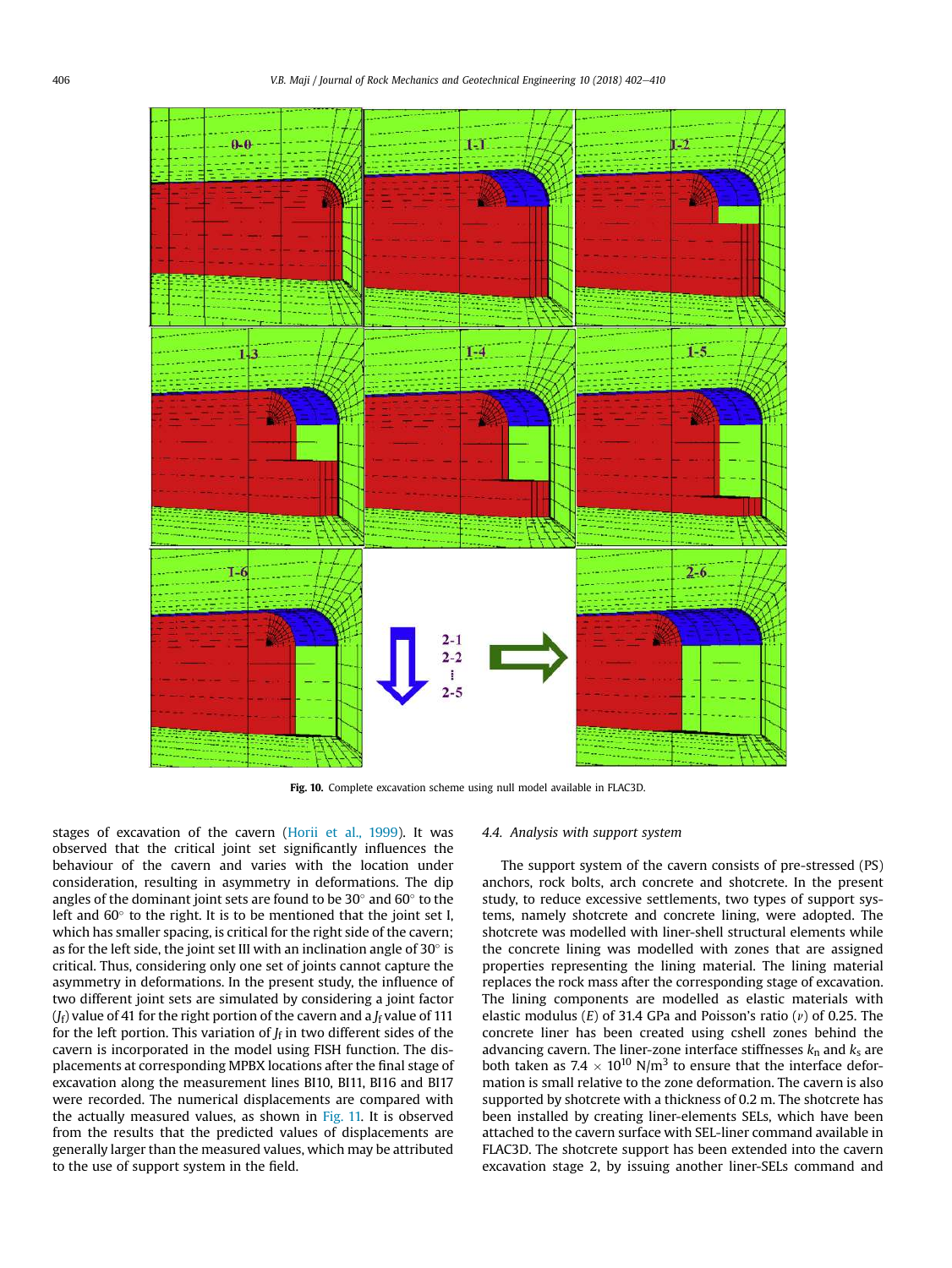

Fig. 11. Comparison of relative displacements along the measurement lines.



Fig. 12. Close-up view of the cavern face with supports of (a) concrete liner, and (b) shotcrete (after first stage of excavation).

specifying an ID number that differs from the ID number of SEL in cavern stage 1. This creates a "cold joint" between two adjacent shotcrete segments (Itasca, 2001). The deformation that occurs during stage 3 begins to load the new SEL segment and produces additional load in the previous SEL segment. The shotcrete is modelled as an elastic material with the elastic modulus of 10.5 GPa and Poisson's ratio of 0.25. Numerical analyses of the cavern with concrete liner and shotcrete support using FLAC3D were found to be very effective in reducing the overall deformations. The close-up view of the cavern with concrete liner and shotcrete support used in this analysis is shown in Fig. 12. Tables 3 and 4 present the displacement values along measurement lines BI10, BI11, BI16 and BI17 for both with and without support system, together with the measured deformation (Horii et al., 1999). It can be observed that the use of supports significantly reduces the displacement values.

## *4.5. Comparison with other computational models*

The results obtained from the above analysis were also compared with those of six other computation models (Horii et al., 1999) which were applied to the same cavern, as shown in Fig. 13. This work was an international effort to develop an analysis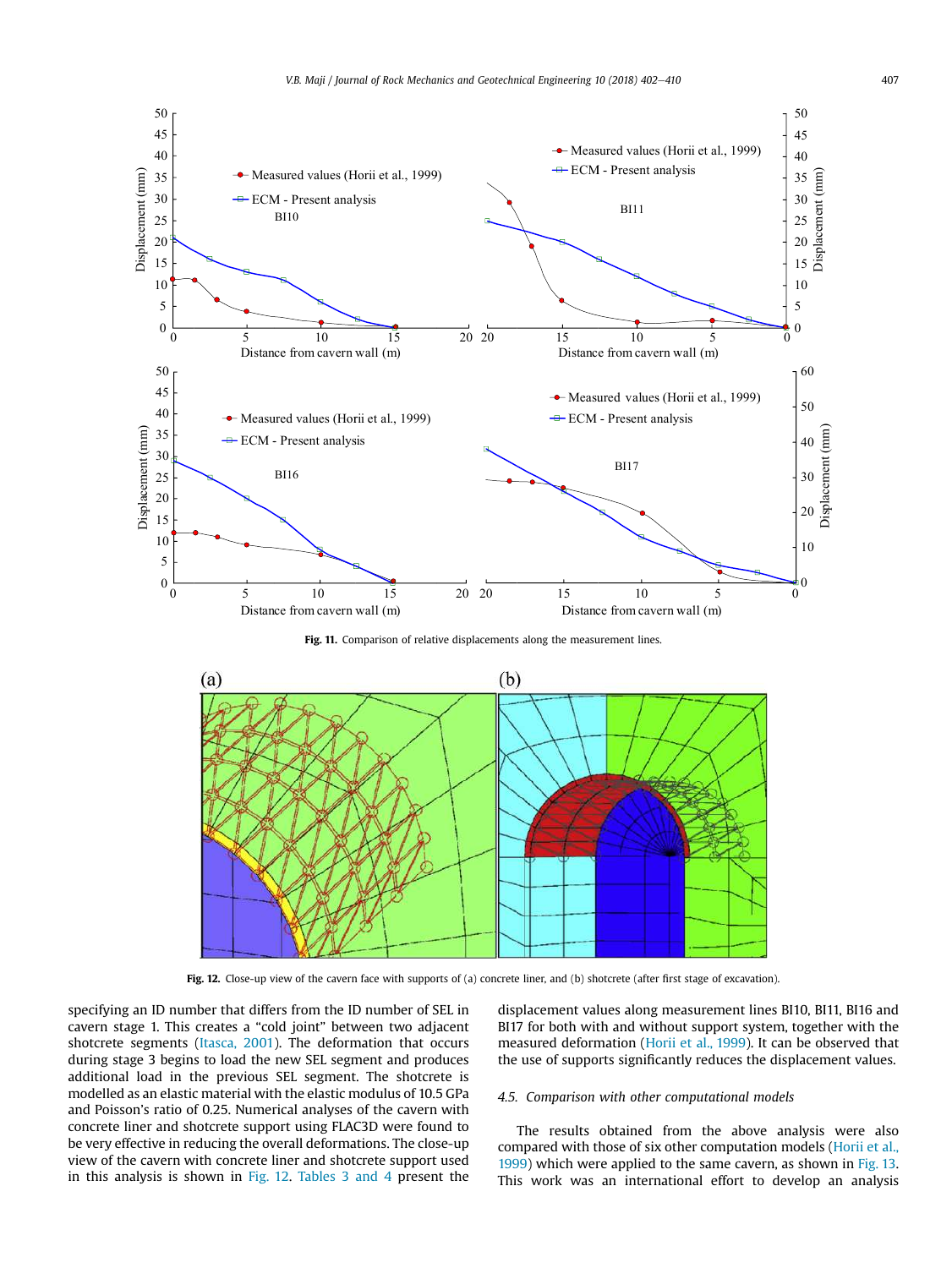## Table 3

Displacement values along measurement lines BI10 and BI11.

| Distance from<br>cavern wall $(m)$ | Displacement along BI10 (mm)                            |                 |              | Displacement along BI11 (mm)          |                 |              |
|------------------------------------|---------------------------------------------------------|-----------------|--------------|---------------------------------------|-----------------|--------------|
|                                    | Measured value<br>(Horii et al., 1999),<br>with support | FLAC3D          |              | Measured value                        | FLAC3D          |              |
|                                    |                                                         | Without support | With support | (Horii et al., 1999),<br>with support | Without support | With support |
|                                    | 11.4                                                    | 21.1            | 16           | 33.9                                  | 25.4            | 21.5         |
| 1.5                                | 11.1                                                    | 16.3            | 14.5         | 29.2                                  | 20.6            | 12.2         |
|                                    | 6.5                                                     | 13.1            | 12           | 19.1                                  | 16              |              |
|                                    | 3.8                                                     | 11              | 9            | 6.3                                   | 12.2            | 6.4          |
| 10                                 | 1.2                                                     | 5.6             | 2.5          | 1.3                                   | 7.7             | 4.8          |
| 15                                 | 0.2                                                     | $\Omega$        | 0.5          | 1.7                                   | 4.8             | 3.6          |
| 20                                 |                                                         |                 |              | 0.26                                  |                 |              |

#### Table 4

Displacement values along measurement lines BI16 and BI17.

| Distance from<br>cavern wall (m) | Displacement along BI16 (mm)                            |                 |              | Displacement along BI17 (mm)          |                 |              |
|----------------------------------|---------------------------------------------------------|-----------------|--------------|---------------------------------------|-----------------|--------------|
|                                  | Measured value<br>(Horii et al., 1999),<br>with support | FLAC3D          |              | Measured value                        | FLAC3D          |              |
|                                  |                                                         | Without support | With support | (Horii et al., 1999),<br>with support | Without support | With support |
|                                  | 13                                                      | 29              | 16           | 29.4                                  | 38              | 21           |
|                                  | 12                                                      | 25              | 15           | 28.8                                  | 35              | 19           |
|                                  | 11                                                      | 20              | 13           | 28.6                                  | 31              |              |
|                                  |                                                         | 15              |              | 27                                    | 26              | 16           |
| 10                               | 6.7                                                     |                 | 5.5          | 19.7                                  | 13              | 10           |
| 15                               | 0.5                                                     |                 |              | 3.15                                  |                 |              |
| 20                               |                                                         |                 |              | 0.2                                   |                 |              |



Fig. 13. Comparisons of relative displacements along different measurement lines.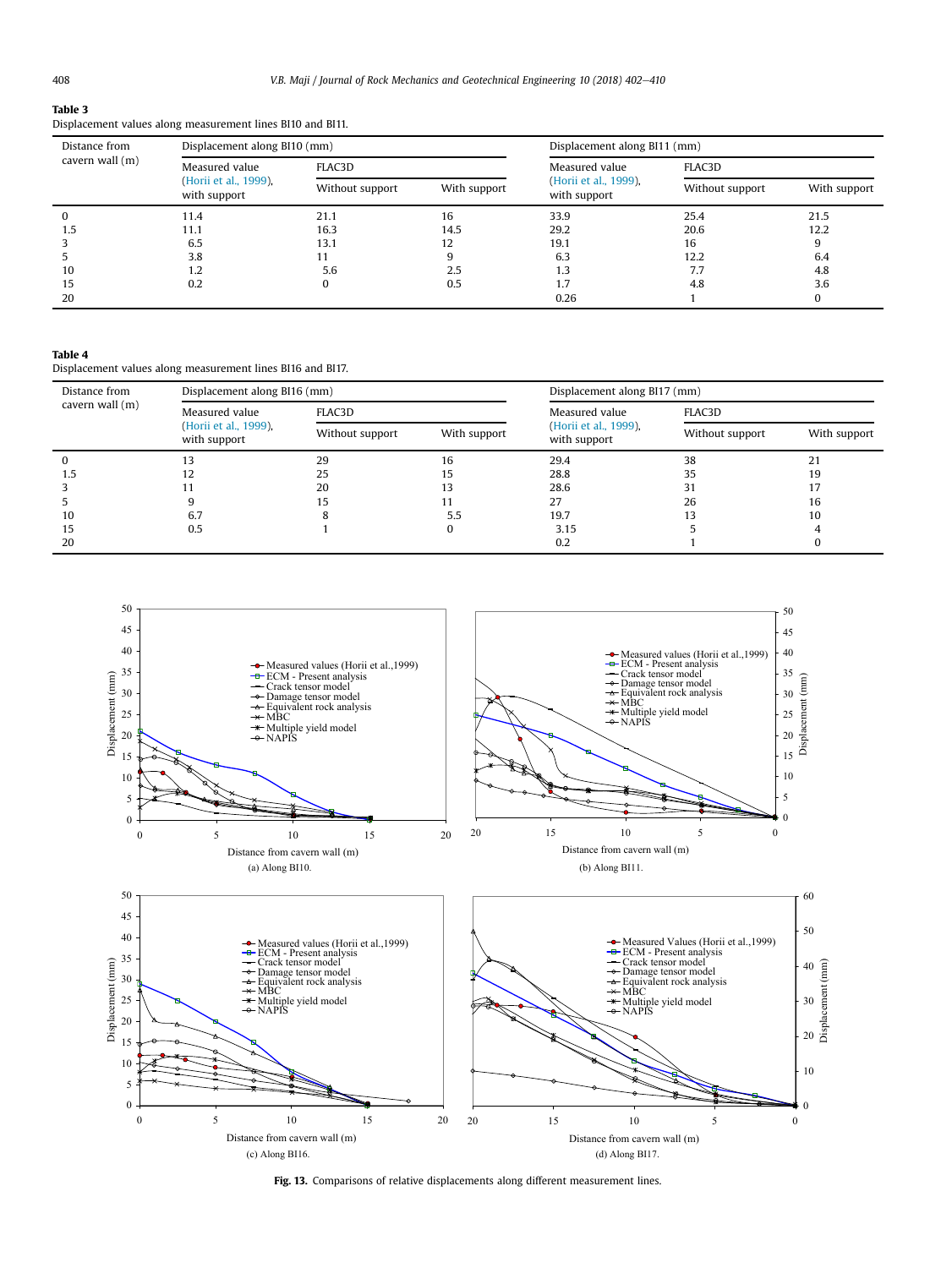method that can accurately predict the behaviour of rock mass during excavation. These six models are NAPIS (strain-softening analysis considering joint failure), micro-mechanics based continuum model (MBC) (Yoshida and Horii, 1998), the equivalent rock analysis (EQR), multiple yield model, the crack tensor model (Oda et al., 1993), and the damage tensor model developed by Kawamoto et al. (1988). Fig. 13 also shows the Horii et al. (1999) curves for comparison purpose. In this figure, it is evident that the present simple approach could capture the deformation behaviour of rock mass and compare well with the measured values. The results are also comparable with those of other six computational models, indicating that the equivalent approach is efficient in simulating the excavation stage and asymmetry in displacements due to anisotropy in the variation in joints. The left side (BI11 and BI17) of the cavern was found to show relatively higher displacements than the right side (BI10 and BI16) due to higher joint frequency. This appears to be convincing with the deformation of joints, which reduces the stiffness of the rock mass, similar to that exactly recorded during measurements. These results also support the use of present simple analysis method for large-scale field problems in jointed rocks.

#### 5. Conclusions

The simple approach for modelling jointed rocks integrates the effect of joints on the strength and deformation characteristics. The model requires minimum inputs from field or laboratory tests and is found to be efficient to capture the deformation behaviour of rocks with any degree of nonlinearity. The equivalent model is implemented in the commercial finite difference code FLAC3D with the help of FISH functions and is systematically validated. The applicability of the model to the field problems is investigated with the analysis of Shiobara hydropower cavern. Excavation stages and deformation behaviour of the cavern could be captured realistically with the help of numerical model. MPBX data available at several locations along measurement lines BI10 to BI19 around the cavern were used for comparison. The numerical results were also compared with those of six other computational models which were earlier used to analyse the same cavern. The model, though simple and having minimum inputs, predicted the deformation values well, and the study confirmed the effectiveness of the approach for simulating large-scale underground structures in jointed rocks.

#### Conflict of interest

The author wishes to confirm that there are no known conflicts of interest associated with this publication and there has been no significant financial support for this work that could have influenced its outcome.

#### Acknowledgements

The author thanks his PhD supervisor Prof. T.G. Sitharam in the Department of Civil Engineering, Indian Institute of Science (IISc), Bangalore, India. Many of the results presented were carried out at IISc, as part of the author's PhD work.

#### References

- Amadei B, Goodman RE. A 3D constitutive relation for fractured rock masses. In: Selvadurai APS, editor. Proceedings of the international symposium on the mechanical behavior of structured media, Part B. Ottawa, Canada; 1981. p. 249– 68.
- Arora VK. Strength and deformation behaviour of jointed rocks. PhD Thesis. Delhi, India: Indian Institute of Technology; 1987.
- Brown ET, Trollope DH. Strength of a model of jointed rock. Journal of the Soil Mechanics and Foundation Division, ASCE 1970;96(2):685-704.
- Cai M, Horii H. A constitutive model of highly jointed rock masses. Mechanics of Materials 1992;13(3):217-46.
- Chen EP. A constitutive model for jointed rock mass with orthogonal sets of joints. Journal of Applied Mechanics  $1989;56(1):25-32$ .
- Desai CS, Ma Y. Modelling of joints and interfaces using disturbed state concept. International Journal for Numerical and Analytical Methods in Geomechanics  $1992:16(9):623-53.$
- Duncan JM, Chang CY. Nonlinear analysis of stress and strain in soil. Journal of the Soil Mechanics and Foundation Division, ASCE 1970;96(5):1629-53.
- Fossum AF. Effective elastic properties for a randomly jointed rock mass. International Journal of Rock Mechanics and Mining Sciences & Geomechanics Abstracts 1985:22(6):467-70.
- Gerrard CM. Elastic models of rock masses having one, two and three sets of joints. International Journal of Rock Mechanics and Mining Sciences & Geomechanics Abstracts 1982:19(1):15-23.
- Gonzalez NA, Vargas PE, Carol I, Das KC, Sandha SS, Rodrigues E, Mello U, Segarra JMS, Lakshmikantha RM. Comparison of discrete and equivalent continuum approaches to simulate the mechanical behavior of jointed rock masses. In: Wuttke F, Bauer S, Sanchez M, editors. Energy geotechnics: proceedings of the 1st international conference on energy geotechnics (ICEGT 2016), Kiel, Germany. London: Taylor & Francis Group; 2016.
- Hao H, Wu C, Zhou YX. Numerical analysis of blast-induced stress waves in a rock mass with anisotropic continuum damage models. Part 1: equivalent material property approach. Rock Mechanics and Rock Engineering  $2002:35(2):79-94.$
- Horii H, Yoshida H, Uno H, Akutagawa S, Uchida Y, Morikawa S, Yambe T, Tada H, Kyoya T, Fumio I. Comparison of computational models for jointed rock mass through analysis of large scale cavern excavation. In: Proceedings of the 9th International Congress on Rock Mechanics, vol. 1. Paris, France: International Society for Rock Mechanics (ISRM); 1999. p. 389-93.
- Itasca. Fast Lagrangian analysis of continua (FLAC) user's manuals, version 4. Minneapolis, USA: Itasca Consulting Group, Inc.; 1999.
- Itasca. Fast Lagrangian analysis of continua in 3 dimensions (FLAC3D) user's manuals, version 2.1. Minneapolis, USA: Itasca Consulting Group, Inc.; 2001.
- Kawamoto T, Ichikawa Y, Kyoya T. Deformation and fracturing behavior of discontinuous rock mass and damage mechanics theory. International Journal for Numerical and Analytical Methods in Geomechanics 1988;12(1):1-30.
- Latha GM, Garaga A. Elasto-plastic analysis of jointed rocks using discrete continuum and equivalent continuum approaches. International Journal of Rock Mechanics and Mining Sciences 2012;53:56-63.
- Maji VB, Sitharam TG. Testing and evaluation of strength and deformation behaviour of jointed rocks. Geomechanics and Geoengineering 2012;7(2):  $149 - 58.$
- Oda M, Yamabe T, Ishizuka Y, Kumasaka H, Tada H, Kimura K. Elastic stress and strain in jointed rock masses by means of crack tensor analysis. Rock Mechanics and Rock Engineering  $1993;26(2):89-112$ .
- Ramamurthy T. Strength and modulus responses of anisotropic rocks. In: Hudson JA, editor. Comprehensive rock engineering, vol. 1. Oxford: Pergamon; 1993. p. 313-29.
- Sakurai S. Modeling strategy for jointed rock masses reinforced by rock bolts in tunneling practice. Acta Geotechnica  $2010;5(2):121-6$ .
- Singh B. Continuum characterization of jointed rock masses: Part I-The constitutive equations. International Journal of Rock Mechanics and Mining Sciences & Geomechanics Abstracts  $1973:10(4):311-35$ .
- Sitharam TG, Latha GM. Simulation of excavations in jointed rock masses using a practical equivalent continuum approach. International Journal Rock Mechanics and Mining Sciences 2002;39(4):517-25.
- Sitharam TG, Maji VB, Verma AK. Practical equivalent continuum model for simulation of jointed rock mass using FLAC3D. International Journal of Geomechanics 2007;7(5):389-95.
- Sitharam TG, Sridevi J, Shimizu N. Practical equivalent continuum characterization of jointed rock masses. International Journal of Rock Mechanics and Mining Sciences 2001;38(3):437-48.
- Wei L, Hudson JA. A hybrid discrete-continuum approach to model hydromechanical behaviour of jointed rocks. Engineering Geology 1998;49(3-4):  $317 - 25$
- Xu Q, Chen J, Li J, Zhao C, Yuan C. Study on the constitutive model for jointed rock mass. PLoS ONE 2015;10(4):e0121850. https://doi.org/10.1371/journal. pone.0121850.
- Yoshida H, Horii H. Micromechanics based continuum analysis for the excavation of large scale underground cavern. In: Proceedings of SPE/ISRM rock mechanics in petroleum engineering. Society of Petroleum Engineers (SPE)d; 1998. p. 209-18. https://doi.org/10.2118/47246-MS.

Adhikary DP, Dyskin AV. A continuum model of layered rock masses with nonassociative joint plasticity. International Journal for Numerical and Analytical Methods in Geomechanics  $1998:22(4):245-61$ .